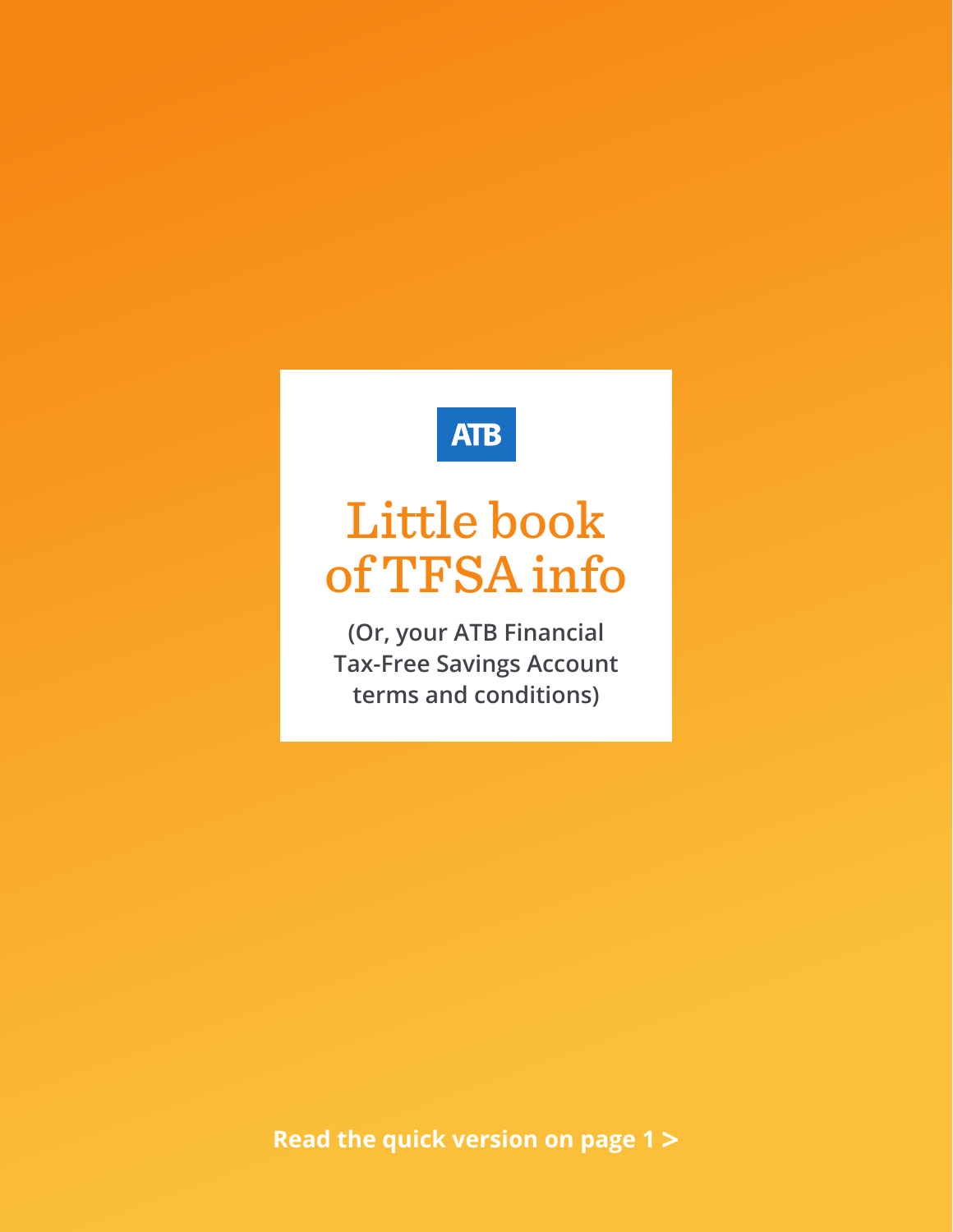**This booklet contains all the interesting terms and conditions that relate to your ATB Financial Tax-Free Savings Account (TFSA).**

We've tried to cover just about everything you should need to know, but if you still have questions, drop by an ATB branch or give us a call at **1-800-332-8383**.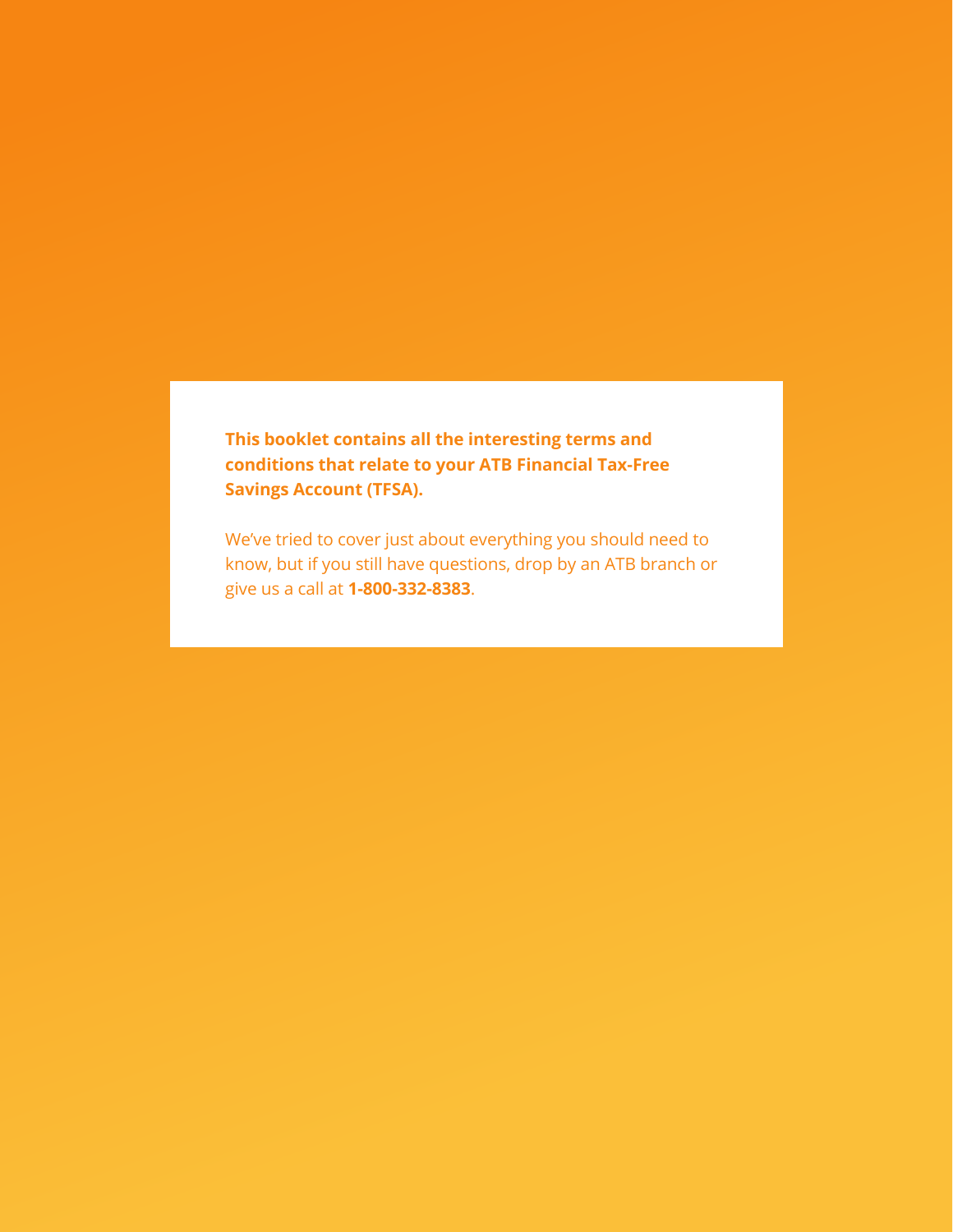### The quick version

- **1.** We keep any and all personal information private and confidential. Any personal information we collect about you is subject to our Privacy Statement and Privacy Code, which are designed to protect your personal information under privacy laws, including Alberta's *Personal Information Protection Act*. For more info on why we collect your personal information, how we use and protect it, the situations where we may share it and how you can request access to your own personal information, check out our Privacy Statement. You can pick up a copy at any branch or on **atb.com**
- **2.** You are responsible for ensuring that contributions made to your TFSA don't exceed the maximum permitted under the *Income Tax Act*. This means you need to know your limits!
- **3.** There are lots of ways to connect with us including online banking, using our mobile app, calling our Client Care Centre at **1-800-332-8383** or coming in to one of our branches.
- **4.** You can choose between paperless and paper statements—whatever makes sense for you.
- **5.** You—and only you—can make contributions to this TFSA. That means no one else can make contributions for you (although it's awesome that they'd want to). We will set up a Tax-Free Saver Account for you when we set up the TFSA, and all contributions will be placed into that account. From this savings account, you can move your money into various other options. (See the section entitled Contributions for more details.)
- **6.** No one likes to talk about death including us. But no matter how hard it is to think about, it's important that you set things up correctly, so the people you care about don't have to worry about it once you're gone. Take a minute to read through sections entitled Beneficiary and Successor Designation and Death.
- **7.** If you need to change your address, send us a written notice, visit your ATB branch, update your details in online banking or call our Client Care Centre at **1-800-332-8383**.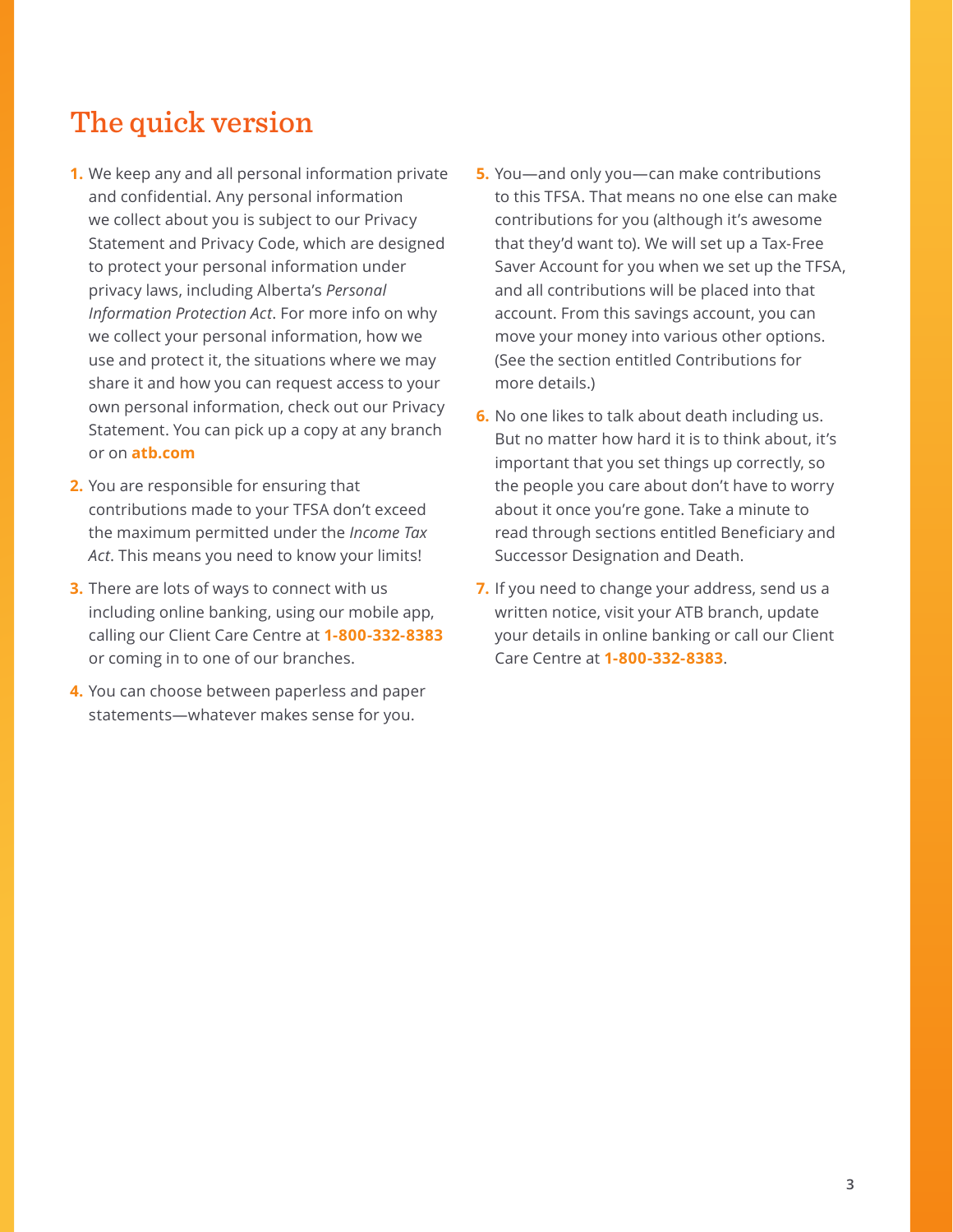### **Contents**

#### **Legal definitions**

4 Legal definitions

#### **[Tax requirements](#page-4-0)**

- 5 [Registration](#page-4-0)
- 5 [Your Responsibilities](#page-4-0)

#### **[Moving and Managing Your Money](#page-4-0)**

- 5 [Contributions](#page-4-0)
- 5 [Interest](#page-4-0)
- 5 [Withdrawals](#page-4-0)
- 6 [Transfers](#page-5-0)
- 6 [Instructions](#page-5-0)
- 6 [Statements and receipts](#page-5-0)

#### **[Who gets your TFSA if something happens](#page-6-0)  [to you?](#page-6-0)**

- 7 [Beneficiary and successor designation](#page-6-0)
- 7 [Death](#page-6-0)
- 8 [Who can benefit under this Plan](#page-7-0)

#### **[The really, really legal stuff](#page-7-0)**

- 8 [Fees](#page-7-0)
- 8 [Unclaimed property](#page-7-0)
- 8 [Privacy](#page-7-0)
- 8 [Notices](#page-7-0)
- 8 [Headings](#page-7-0)
- 9 [Amendments](#page-8-0)
- 9 [Account closing](#page-8-0)
- 9 [Law that applies](#page-8-0)
- 10 [Severability](#page-9-0)
- 10 [Indemnity](#page-9-0)

### Legal definitions

**Before we get too far into things, here are the definitions you'll need to know:**

The **Act** means the *Income Tax Act* (Canada).

**GIC** or Guaranteed Income Certificate is each deposit that you have with us that pays a specified rate (or rates) of interest over a specific term.

**Spouse** means your spouse or common law partner (as applicable), as those terms are defined in the Act.

**TFSA** means an account that you have requested we open and register for you as a tax-free savings account, subject to these terms and conditions, which is referred to as a "qualifying arrangement" in the Act.

**Tax Legislation** means the Act as well as any provincial tax legislation that applies to retirement savings plans.

**Withdraw** or **Withdrawal** means a payment out of the TFSA in satisfaction of all or part of your interest in the TFSA, which is referred to as a "distribution" in the Act.

**We**, **our**, and **us** mean ATB Financial.

**You** / **your** means the individual that is named as the holder of the TFSA, as indicated in our records.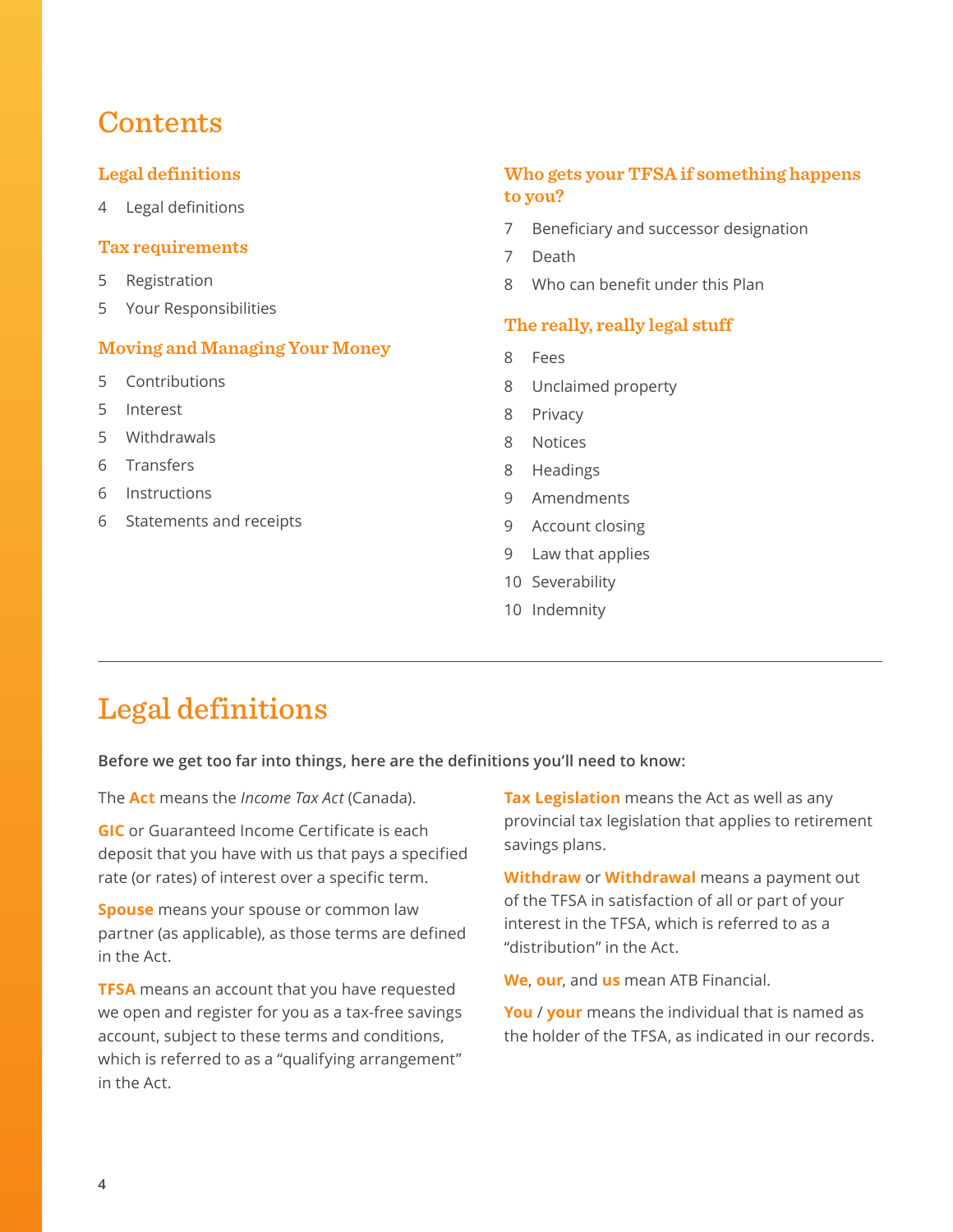# <span id="page-4-0"></span>Tax requirements

**Just because it's called a "tax-free" savings account doesn't mean there isn't tax-related information you need to know.**

#### **Registration**

We will apply for registration of the TFSA (if we have not already done so) as required under the Act.

#### **Your Responsibilities**

**a.** You need to ensure that any transfers to your TFSA are permitted by the Act and that contributions made to your TFSA don't exceed the maximum permitted under the Act. This means you need to know how much you can contribute. Any month you have overcontributed, you will have an "excess TFSA

amount" for that month and you may be subject to tax on that amount.

- **b.** If you become responsible for paying taxes, interest, penalties or charges under the Act (or any other tax law) in respect to your TFSA (because you have an "excess TFSA amount" or for any other reason), ATB may use the assets in your TFSA to pay the amount you owe. We will not be responsible for any loss you may suffer as a result.
- **c.** You also agree to notify us immediately if you are no longer a resident of Canada.

# Moving and Managing Your Money

#### **Contributions**

You—and only you—can make contributions to the TFSA and decisions about investing those contributions. Nobody else can do this for you. When we set up the TFSA, we will set up a daily interest savings account for you called a Tax-Free Saver Account, and all contributions will be placed into that account. From the Tax-Free Saver Account, you can select to deposit money into various GIC options (you'll receive a GIC certificate confirming the details and options you selected) or other accounts that we may make available for you.

We want to help you get the most from your TFSA, so we're happy to sit down with you and explain your options (some options have minimum contribution requirements).

#### **Interest**

In the Tax-Free Saver Account, interest will be calculated daily and paid monthly. The rate of interest that we pay may fluctuate and we don't provide notice of changes. The current rate is

always available online at **atb.com/rates** and will be provided to you on your statement. The GIC that you select will pay interest and interest will be calculated and paid as indicated in the GIC certificate.

#### **Withdrawals**

- **a.** You (and no one else) can Withdraw money from your TFSA at any time, and you are the only person with any rights relating to the amount or timing of these Withdrawals. The only exception to this is that we may make a Withdrawal from your TFSA in accordance with these terms and conditions if you owe us or the government any taxes, interest, penalties, charges or other fees of any kind.
- **b.** If you suddenly realize that you have overcontributed, you can withdraw money from this TFSA in order to reduce the tax payable under Part X.1 of the Act. You will still have to contact Canada Revenue Agency after the withdrawal to pay any tax owing. Make sure you contact them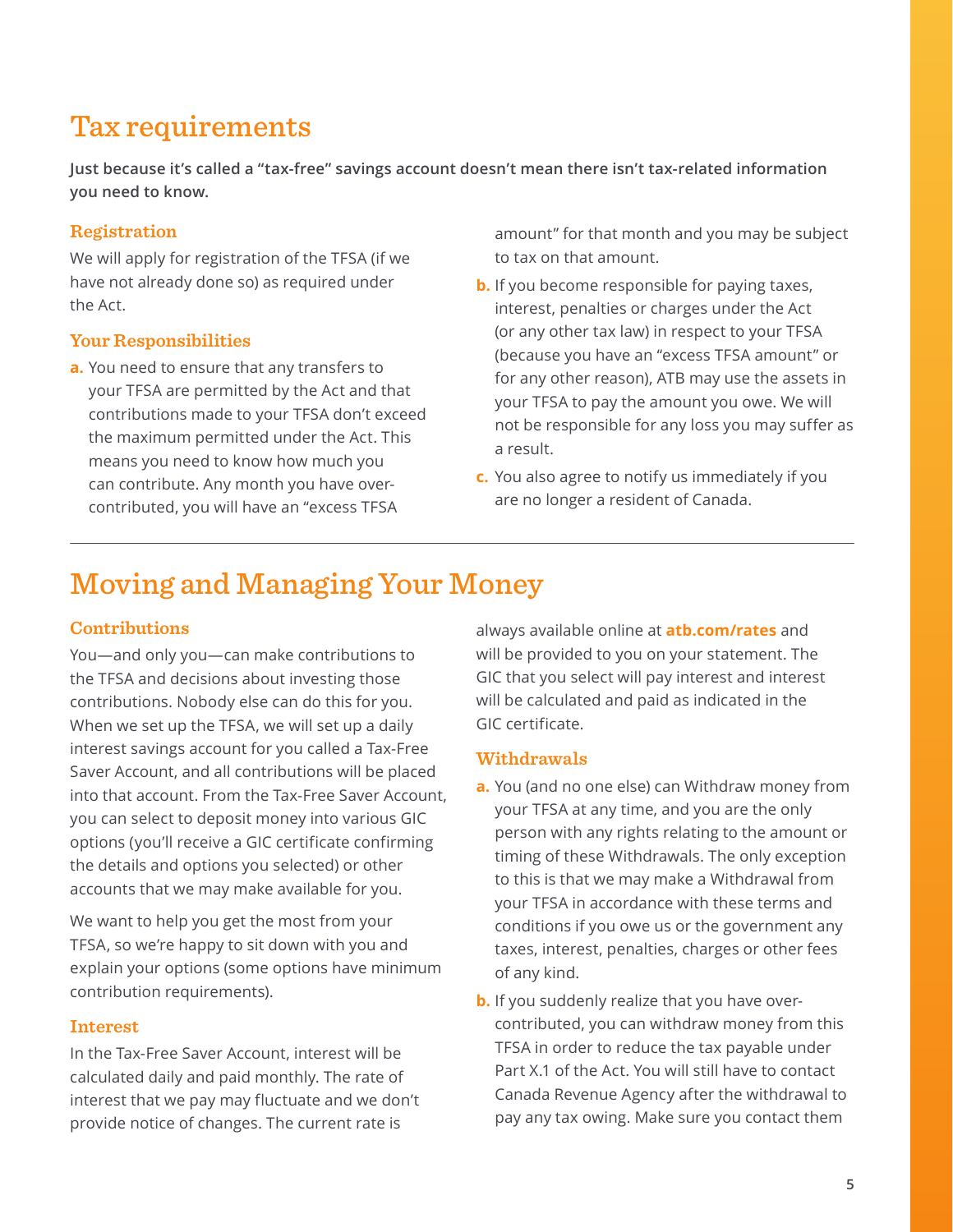<span id="page-5-0"></span>before they contact you! Please note however that if you would like to withdraw TFSA funds in order to correct an overcontribution from in a GIC that's not redeemable, such withdrawals will, if permitted by ATB Financial, be subject to early redemption fees. We'll let you know what these early redemption fees are before you confirm that you want to redeem the funds. Interest may also be paid which interest will be reported to the Canada Revenue Agency as required.

#### **Transfers**

You can transfer money from your TFSA to another tax-free savings account that belongs to you at another financial institution. However such transfers may still be subject to the terms and conditions applicable to non-redeemable GICs in the Section below entitled "Account Closing and Early Redemption". After this transfer is complete, ATB will be free from any further liability with respect to your TFSA.

#### **Instructions**

There are a number of ways you can give us instructions on your TFSA, including coming into a branch, calling our Client Care Centre at **1-800-332-8383**, or through online banking. In some cases we will accept instructions by email or fax, but please note that email and fax aren't secure and we can't guarantee when we'll read the communication.

We will act on any instructions that we think are from you, but we may decline or refuse any instructions—even if they appear to be from you—if we think they're improper, unlawful or fraudulent, or that there is a mistake. It's part of our commitment to keep you and your money safe.

**You need to know this:** we will not be responsible for any loss you may incur because we acted on instructions that we thought were genuine or because we didn't act on instructions that we thought were improper, unlawful, fraudulent or mistaken.

#### **Statements and receipts**

Here's the low-down on how we'll get your information to you, so you know what to watch for and where to watch for it. We'll send you a statement about your TFSA every three months ("quarterly"). You can choose electronic or paper delivery.

**Paperless statements:** You like trees. We like trees. So why not consider saving a tree by going paperless? If that's how you choose to receive your quarterly statements, then you're agreeing to receive and review your statements electronically through online banking. We will continue to send your tax receipts annually by mail, and we may still send you a paper statement or notice on occasion (if we think there's something important you should receive in writing).

**Paper statements:** If you prefer to receive paper statements, no problem! We will send tax receipts annually and statements quarterly, so you always have mail to look forward to.

No matter how you choose to receive your TFSA transaction and balance information, it's your responsibility to review the activity in your TFSA. You agree to do this review within 60 days of the date of your quarterly statement. We want to make sure everything is accurate and that your TFSA is working the way you want it to, so write it in your calendar and make a date with your statement!

If you find an error or if an item is missing, get in touch with us as soon as possible so we can check into it. Seriously. Don't put it off. You must notify us within 60 days of the statement date if you want to dispute any transaction or item that was posted or missed from your TFSA. If you don't notify us within that time period, then you are agreeing that your TFSA transactions and balances are conclusively accurate, regardless of whether you actually received your statement or otherwise reviewed the activity in your TFSA. We may debit your TFSA for any amount that was credited in error.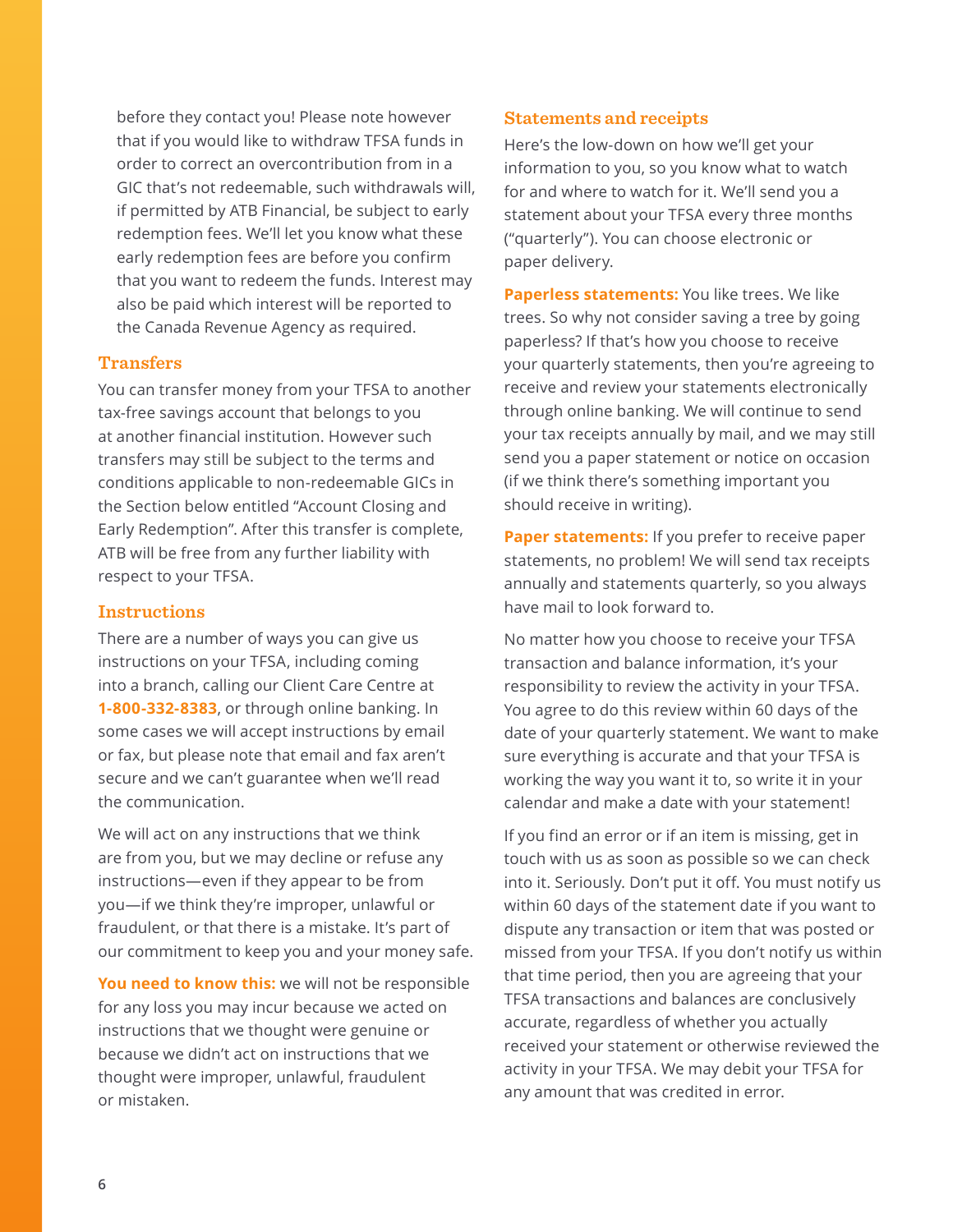<span id="page-6-0"></span>**Long story short:** it's worth your time to make sure you take a look at your statements.

**Okay, now let's go over your beneficiary and successor information. In other words…**

# Who gets your TFSA if something happens to you?

#### **Beneficiary and successor designation**

You can designate one or more people (referred to in the Act as "beneficiaries") to receive the proceeds of the TFSA on your death (as long as you live somewhere that permits you to do so—like Alberta!). These are people you like or loved ones you feel obligated to take care of. We'll ask you to complete and give us a document that sets out whom you wish to designate. You can change the beneficiaries that are noted in our records, but you need to do this in writing on our forms and you must provide those forms to us. You can also change the beneficiaries by properly naming those people as beneficiaries of the TFSA in your will. (For that, we recommend you visit a lawyer.)

You agree that we can use our records to determine who to pay the TFSA proceeds to after your death. So if you make life changes (eg, get married, get divorced, have kids, move to a different province) and want to make sure someone specific gets (or doesn't get) your TFSA money, take the time to update your forms with us or in your will!

If you designate your Spouse, and this person is still your Spouse immediately before your death, then you agree that your Spouse will become the successor holder to your TFSA on your death, with all of the rights and responsibilities that you had under the TFSA.

#### **Death**

It's not fun to talk about, but really important to think about—and make plans for. Read through the following information and make sure you understand what to do, so the people who are grieving you know exactly what to do about your TFSA.

**Here's what you need to know:** If you die, the first thing we'll need is written proof of your death from your estate representative. We may require additional documents such as letters probate or your will, but don't worry, we'll let your estate representative know. If we have a beneficiary designation in our records, then we'll pay the TFSA proceeds accordingly. If the designation is to your Spouse, and this person is still your Spouse immediately before your death, then we will transfer the TFSA to your spouse, as the successor holder of the TFSA. If there is no beneficiary designation, then we'll pay the TFSA proceeds to your estate representative. Of course, we'll take care of deducting and remitting any withholdings or taxes that we are required to under the Tax Legislation.

Secondly, if any of your TFSA funds are in a GIC that's not redeemable, then if we're asked by your estate representative to do so, we'll redeem the whole GIC and pay the estate or the designated beneficiary as applicable. We may charge early redemption fees but will let your estate representative know the amount of these fees (if any) when they ask to withdraw the funds at which time they can confirm if they still wish to withdraw the funds. Interest may also be paid if the funds are withdrawn which will be reported to the Canada Revenue Agency as required.

Once we have made the payment to your designated beneficiary or estate, ATB will be considered free from any further liability with respect to your TFSA.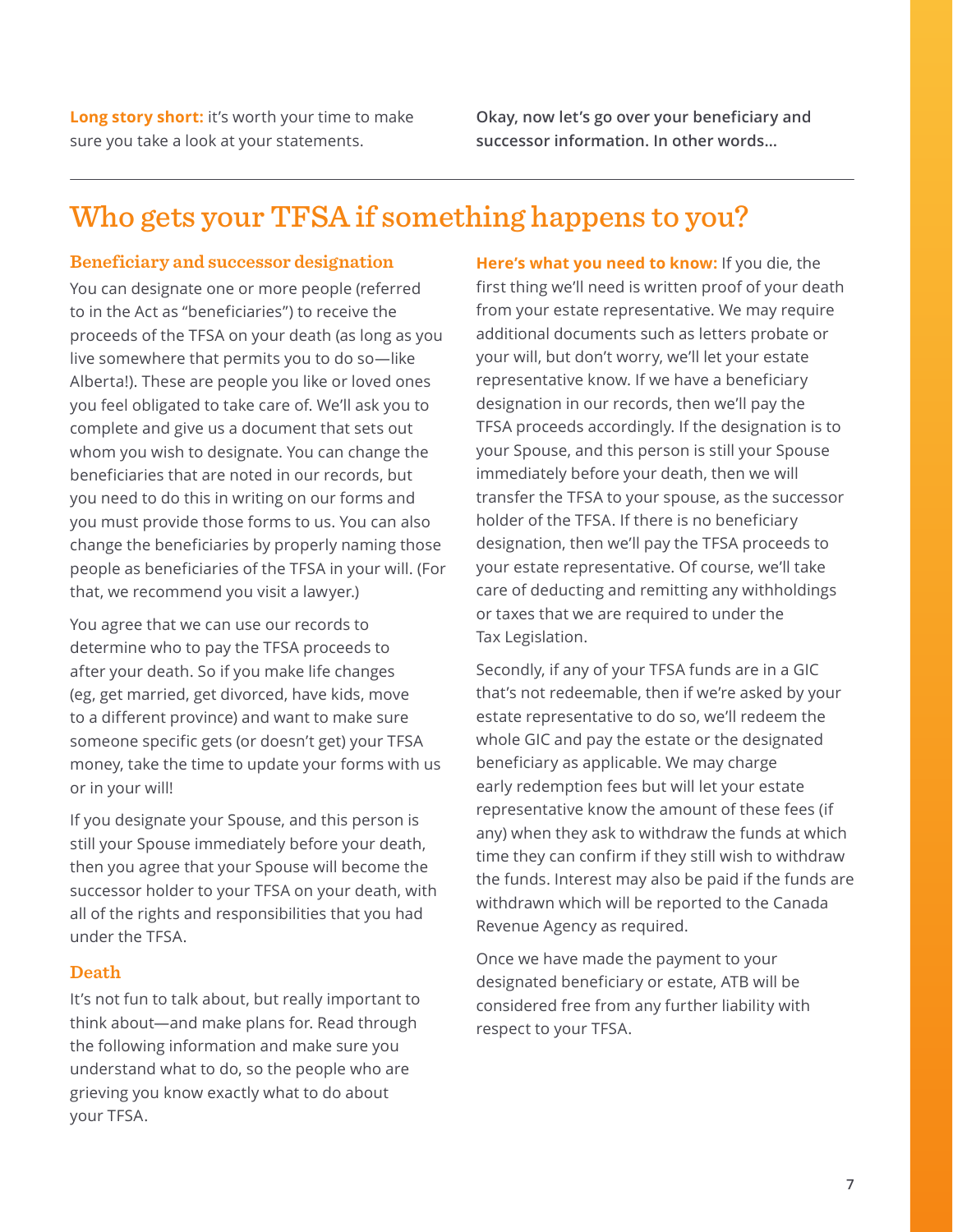#### <span id="page-7-0"></span>**Who can benefit under this Plan**

This TFSA will be maintained for your exclusive benefit. Even though you may have designated a beneficiary who will benefit from your TFSA if you die, they will have no rights or obligations relating to your TFSA until they become your successor holder after your death.

**Almost done! This last section of the terms and conditions covers the really, really legal stuff.**

### The really, really legal stuff

#### **Fees**

We love our clients and hate to see anyone leave ATB. So if you're unhappy with your TFSA or how it's performing, talk to us first to see if there are other options we can offer you. We really want you to be happy, and you have a lot of choices! If you decide you still want to take your TFSA somewhere else, we charge a fee to transfer your TFSA funds to another financial institution— just to cover our costs in arranging the transfer. You can find our current fees for transfers and other transactions at **atb.com** or in any branch.

#### **Unclaimed property**

Your TFSA is subject to unclaimed property legislation, which means if you don't make any transactions or indicate your plans for your money at least every five years, then the money in your TFSA may be deemed abandoned. If it's deemed abandoned, we may be required to pay the money over to the Province of Alberta. Prior to paying the funds to the Province, we'll let you know what will happen with the money if you don't claim it, giving you time to indicate your plans. If we don't hear from you, then you may still be able to reclaim your money from the Province of Alberta, but we aren't able to do it for you.

#### **Privacy**

The information that we collect about you is used and disclosed in accordance with the document entitled Personal Information: Collection, Use and Disclosure Statement (the "Privacy Statement"). You will have received a copy of that document from us when the TFSA was opened. It's a

fascinating read ( just like this). If you can't find it, or really want to read it again, you can find the most current version at any branch or on atb.com

Once you've taken a look at the privacy statement, if you have any questions or concerns about the personal information that is collected and retained by ATB, you can call us at 1-866-858-4175 and we'll be happy to chat about it. Or write to our privacy officer at 2100, 10020-100 Street (Transit #115) Edmonton, Alberta T5J 0N3. They love getting mail!

#### **Notices**

Any notices that we are going to send you by mail will be addressed to you and sent to the mailing address that we have in our records. If you need to change your address or update your personal information, you can send us a written notice, update it through online banking, visit your ATB branch or call our Client Care Centre at **1-800-332-8383**.

In other words, you need to let us know if you move. Seriously. We need to know where you're at and how to get your important information to you, so you can stay up-to-date with how your TFSA is doing. If you're moving, add us to the list of people who need to know where you're going.

#### **Headings**

We have inserted headings into these terms and conditions as a reference and for your convenience. They are not part of these terms and conditions.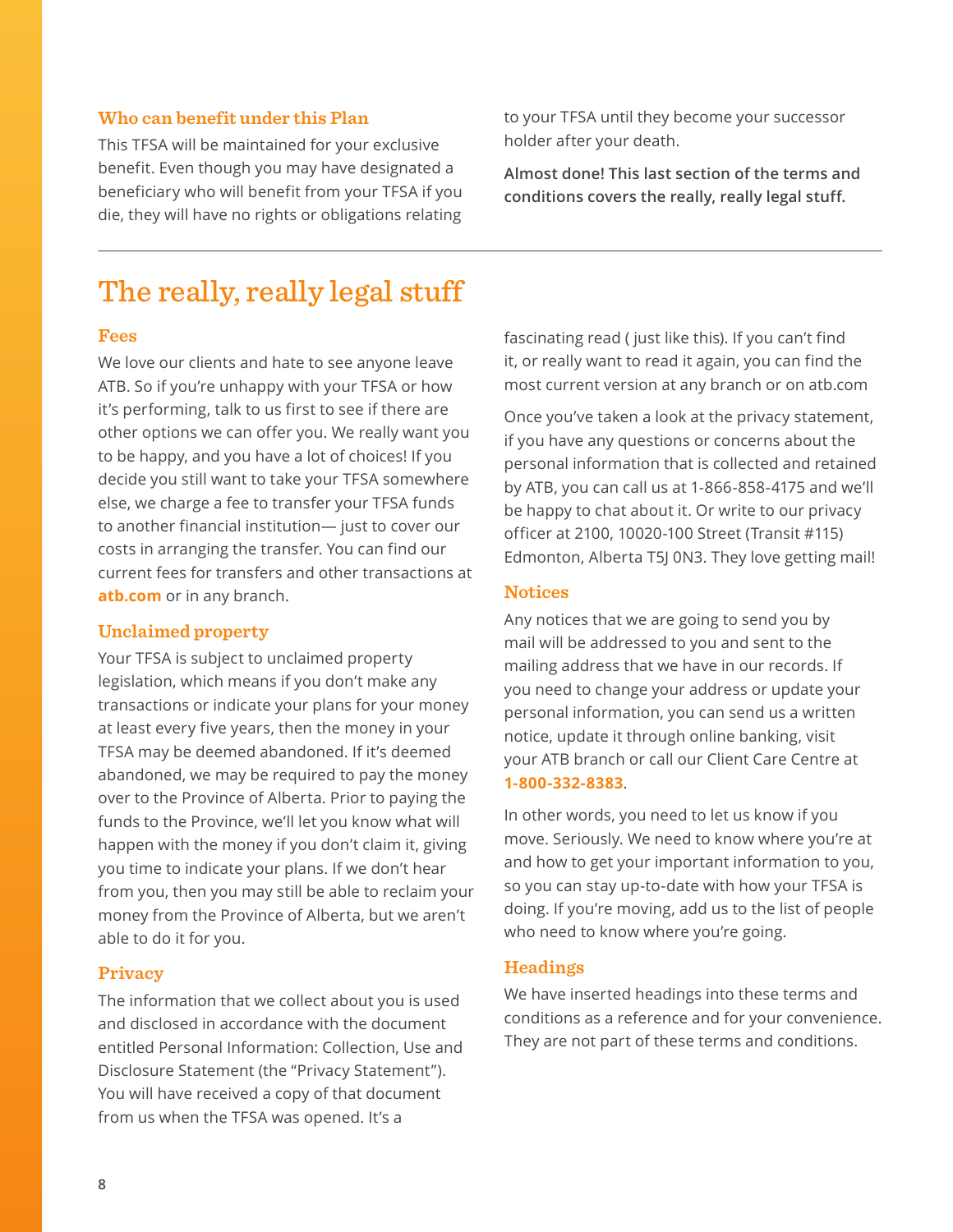#### <span id="page-8-0"></span>**Amendments**

We can change any of the terms of this TFSA at any time, with or without providing notice to you. However, none of these changes will take effect if the change would not be permitted under the Tax Legislation. We need to play by the rules.

#### **Account closing**

- **a.** If your TFSA has a zero balance and there's been no activity on it for three months, the account will automatically close. So if you leave it sitting empty for a couple of years, don't be surprised when you find out it's closed.
- **b.** You may choose to close your TFSA at any time by notifying us in writing that you want to close it. If you want to withdraw money from your TFSA or transfer your TFSA to another financial institution, the sections above dealing with Withdrawals, transfers and fees apply.
- **c.** We may decide to close your TFSA at any time, but if we do, we'll give you advance written notice. If this happens, you will need to tell us where to transfer the assets in your TFSA. Don't worry, we'll take care of the administration and deliver the assets and any necessary records to another financial institution free of charge and take steps to ensure the continued and uninterrupted operation of the TFSA. If you forget to tell us, or choose a successor who is not acceptable to us, we'll be permitted to transfer the assets in their present form to you as a Withdrawal from your TFSA. After we've closed your TFSA and transferred your property and any information, we'll be considered free from any further liability or responsibility with respect to this TFSA.
- **d.** If any of your TFSA funds are in a GIC that's not redeemable, we may, in certain circumstances allow you to redeem your funds before your GIC's maturity date. If that happens, interest may be paid which interest will be reported to the Canada Revenue Agency as required. We will also charge an interest rate penalty fee and an administration fee. We'll let you know what the

interest rate penalty fee and administration fees are before you confirm that you want to redeem the funds. In addition to ATB Financial charging the above noted interest rate penalty fee and administration fee, if ATB Financial agrees to an early redemption for a Linked deposit, you may not be entitled to the full Principal Amount deposited as the market value of the deposit fluctuates prior to the Date of Maturity.

- **e.** If any of your TFSA funds are in a GIC that is redeemable then the Principal Amount deposited may be redeemed from this deposit in whole at any time provided that:
	- **i.** If the original term is less than one (1) year, then ATB Financial reserves the right to require up to ten (10) days notice of redemption;
	- **ii.** If the original term is for one (1) year or greater, then ATB Financial reserves the right to require up to thirty (30) days notice of redemption; and
	- **iii.**If redeemed in less than thirty (30) days from the Date of Deposit indicated above, then no interest will be paid and if redeemed after thirty (30) days from the Date of Deposit but prior to the Date of Maturity, then simple interest will be paid calculated at ATB Financial's then applicable early redemption rate.

A portion of the principal amount may be withdrawn at any time provided: (a) the specific product type allows for partial redemptions; and (b) the principal amount invested remains greater than or equal to the minimum investment amount. Partial redemptions will also be subject to conditions (i) through (iii) above.

#### **Law that applies**

These terms and conditions are governed by the laws of the Province of Alberta and the laws of Canada that apply in Alberta, and you agree to submit to the jurisdiction of the courts of the Province of Alberta.